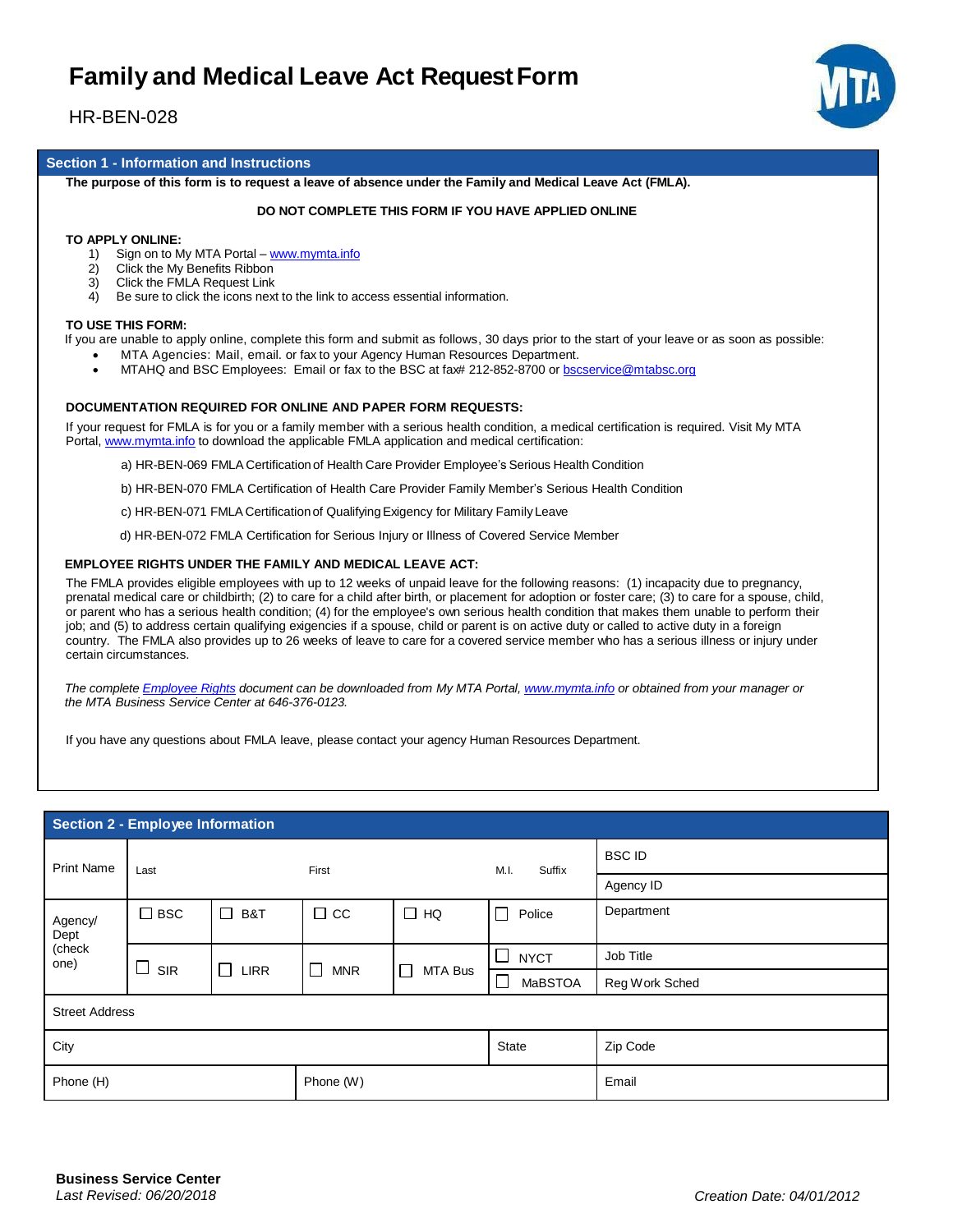## **Family and Medical Leave Act RequestForm**



### HR-BEN-028

| Section 3 - Reason for Leave                                                                                                                       |  |  |
|----------------------------------------------------------------------------------------------------------------------------------------------------|--|--|
| Please Check only one:                                                                                                                             |  |  |
| My own serious health condition or pregnancy renders me unable to perform the functions of my position.                                            |  |  |
| The birth and/or care of a child within 12 months of date of birth. (Provide verification of Date of Birth)                                        |  |  |
| The placement with me of a child for adoption or foster care, or to care for a child                                                               |  |  |
| To care for my $\Box$ spouse $\Box$ child<br>$\Box$ parent with a serious health condition.<br>(Child's DOB:                                       |  |  |
| Qualified exigency leave for my $\Box$ spouse, $\Box$ child, or $\Box$ parent on active duty or called to active duty in a foreign county          |  |  |
| To care for my $\Box$ spouse, $\Box$ child, $\Box$ parent, or $\Box$ next of kin who is a covered service member with a serious injury or illness, |  |  |
| or $\Box$ for my pregnant spouse.                                                                                                                  |  |  |

| <b>Section 4 – Request for Leave</b> |                |
|--------------------------------------|----------------|
| Leave Start Date                     | Leave End Date |

| Section 5 – Type of Leave Requested                                                                                                                                                                                                                                                                                                        |              |                            |            |
|--------------------------------------------------------------------------------------------------------------------------------------------------------------------------------------------------------------------------------------------------------------------------------------------------------------------------------------------|--------------|----------------------------|------------|
| a) State the type of leave you are requesting:<br>(Intermittent Leave is separate blocks of time due to a single qualifying reason. A reduced schedule leave is a leave schedule that<br>reduces your usual number of working hours per workweek or hours per work day, and a continuous leave is taken in consecutive blocks<br>of time.) | Intermittent | Reduced Schedule<br>$\Box$ | Continuous |
| b) If Intermittent or reduced schedule leave, state the schedule you are requesting:                                                                                                                                                                                                                                                       |              |                            |            |

### **Section 6 - Authorization**

*I do hereby certify that to the best of my knowledge the above information is true and correct.*

I understand that fraudulently requesting, obtaining and/ or misusing this leave will be cause for disciplinary action, up to and including dismissal from employment.

| <b>Employee Signature</b> | Date |
|---------------------------|------|
|                           |      |
|                           |      |
|                           |      |